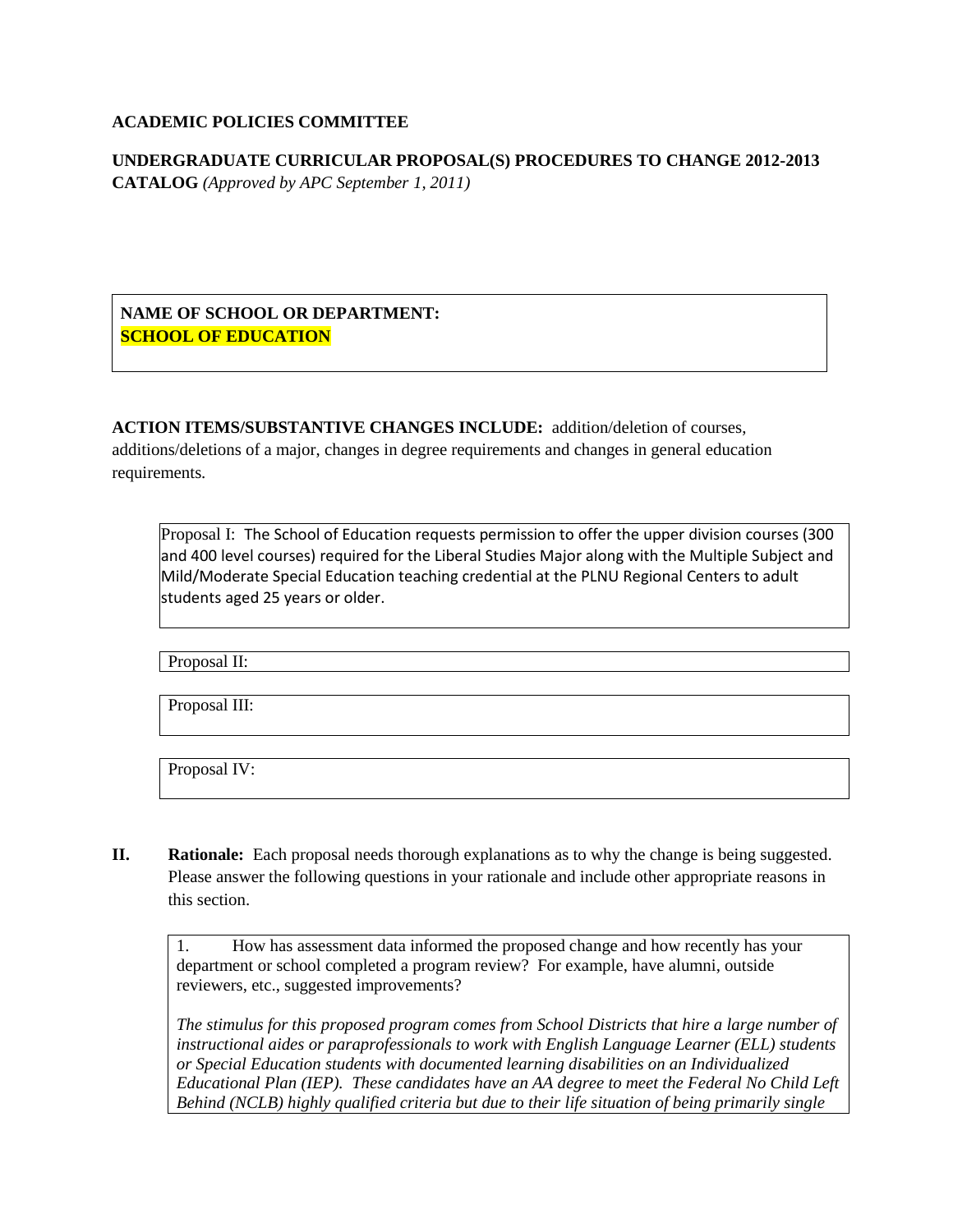*parents that support their families they cannot attend daytime classes. Not being able to earn a BA degree and a teaching credential keeps them in lower paid entry level positions and prevents them from earning a teaching credential and thus a living wage.* 

2. What are comparable universities and colleges doing? *To our knowledge no California universities are offering this unique program of an undergraduate major plus two teaching credentials (Multiple Subject and Mild/Moderate Special Education) available to adults in an evening format.* 

3. Is the change related to stipulations imposed by outside accrediting agencies (addressing standards, etc.)? No.

4. How does the proposed change relate to the mission of the university?

*This academic proposal aligns with the mission, vision and core values of Point Loma Nazarene University and its commitment to provide higher education in a vital Christian community, to be a source of expertise, a resource, to be involved in the communities surrounding the university, and to recruit women and men from a variety of cultural, ethnic, and socio-economic backgrounds.* 

*The Church of the Nazarene was founded to serve the underserved, especially in urban communities. Students with the greatest needs are often located in urban and rural public schools. Preparing teachers for this work has historically been a challenge. This proposal speaks to prepare teachers to fill that need.* 

*This proposal also meets one of the criteria of the 2010-2013 Strategic Plan for PLNU that has made a commitment to "Access: explore more ways to enable community college students to earn a four-year degree from PLNU." This portion of the strategic plan focuses on serving students who are unable to attend PLNU's traditional undergraduate program on the Point Loma campus due to geographic separation and most are working full-time. The following proposal is one that creates access to adults that are already serving in school districts and meets the perennial shortages of teachers in special education.* 

*This proposal focuses on recruiting adult students aged 25 or older that are settled in geographic areas outside of San Diego they are not likely to quit their jobs and move to San Diego as they are providing income for their families by working in school districts as paraprofessionals. Our target population are these very paraprofessionals who have experience in their school districts, often speak the language of the community they serve, and are the very candidates the districts would like to hire into their teaching positions. With a Bachelor's degree and a teaching credential, these individuals could have a starting salary of \$45,000 a year, compared to the \$9,000 yearly salary they currently earn as a paraprofessional.*

5. How does the change accommodate the department or school's learning outcomes for the major, minor, concentration, etc.? For instance, does the change help balance out the curriculum, or does it fill in a missing gap that would help strengthen the program? Does it add breadth or depth, etc.?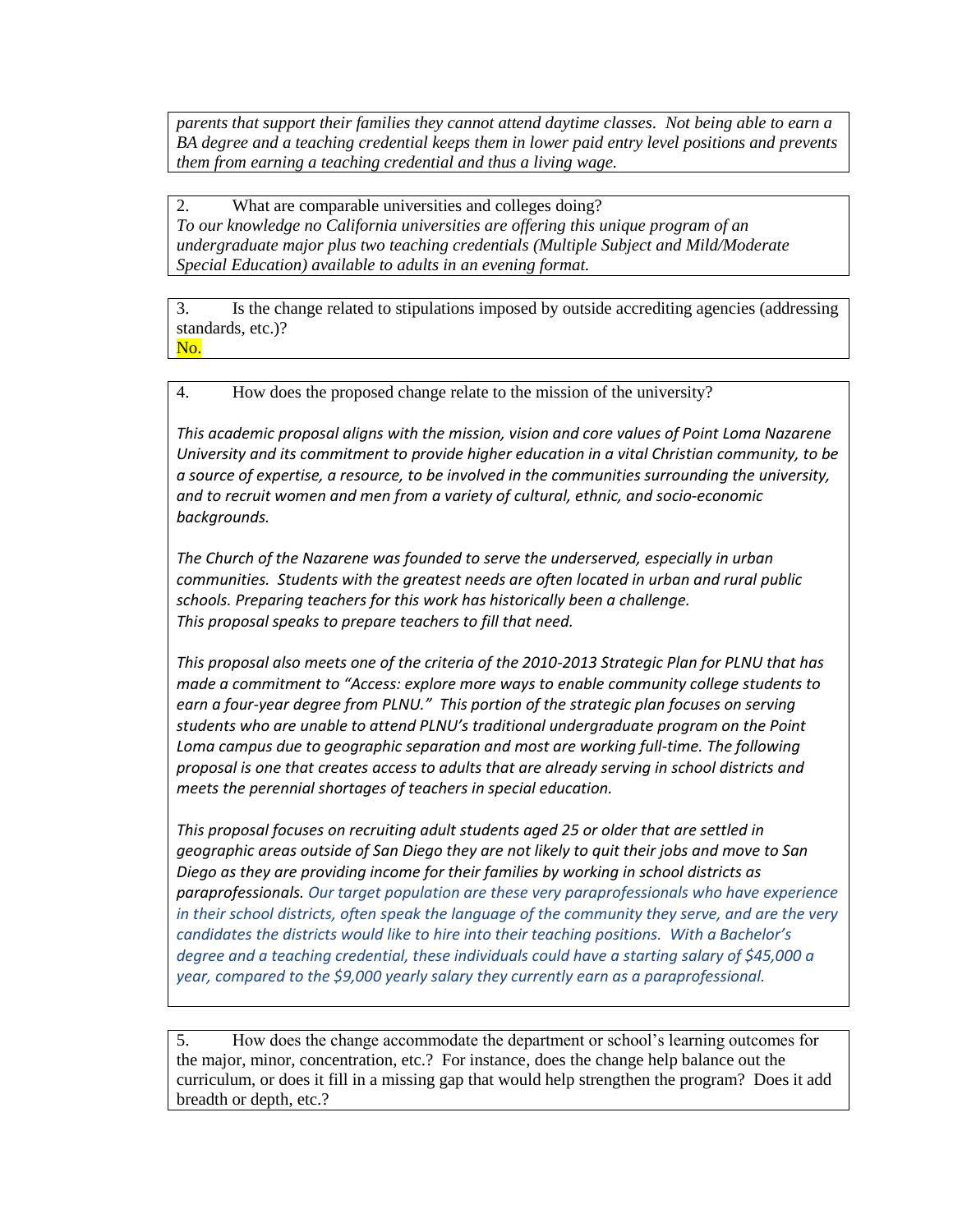# **Major purposes**

(1) to provide opportunities for qualified adults to enter classrooms in areas of need; (2) to respond to the requests and needs of local school districts wanting to form partnerships that support classified employee career advancement (ex: Bakersfield School Districts, Rialto Unified, City of Yucaipa, Lake Elsinore Unified, Riverside Community College);

(3) to prepare individuals from a variety of ethnic and racial backgrounds to serve the diverse student population in California schools;

(4) to provide access to a private, Christian, Liberal Arts education by extending our reach to the diverse neighborhoods of our PLNU Regional Centers;

(5) to sustain a long-term presence in a variety of locations in California and capture the economic benefit of a current and future market need.

*This proposal does not request any new programs be offered by the School of Education.* 

6. What impact will it have on the size of the major, minor, etc.?

*The proposal requests the SOE offer an already approved and operating program at off campus locations. The administration and oversight of the program would fall under Dr. Conni Campbell, Associate Dean for Undergraduate programs as she is overseeing the Liberal Studies Major. Dr. Campbell would collaborate with regional center staff to ensure that the same quality program was offered off campus as on-campus.* 

# *The proposed role of undergraduate department chairs offering courses in this major:*

- *1. Collaboratively develop a course schedule with the Regional Center (6 months prior to cohort start).*
- *2. Department chair develops an Adjunct position opening in collaboration with College Dean of Arts and Sciences or SSPS and posts on People Admin.*
- *3. Department chair interviews potential applicants using technology such as Video Conferencing or Skype, and makes recommendation to College Dean.*
- *4. College Dean interviews candidate recommended by department chair.*
- *5. College Dean notifies Regional Center director of hired adjunct and adjunct is entered into Integrated Database for schedule and "appointment letter."*
- *6. Department chair provides syllabi and support to new adjunct about content, signature assignments, and learning outcomes.*
- *7. Department chair observes Adjunct teach at least once during the first semester utilizing technology and provides a written assessment and recommendation for future courses.*

7. Will the change(s) be sustainable with human and financial resources?

A proposed budget for the program has been submitted to the Chief Financial Officer for review.

8. State other rationale that you deem appropriate.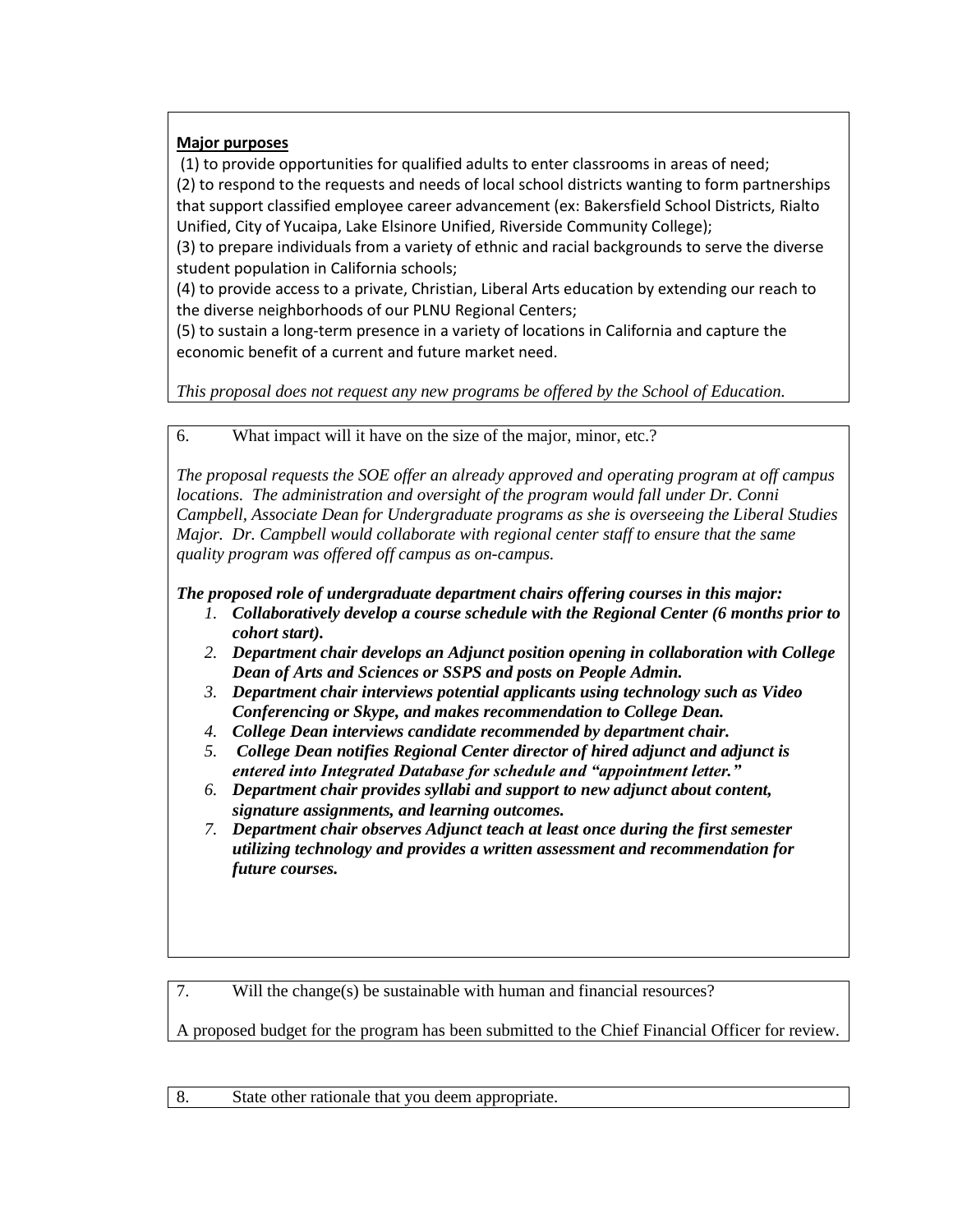*Candidates entering this off-campus blended BA/credential program would come to us with up to70 units of transfer credit, having fulfilled appropriate lower-division requirements before entering our program. The transfer credit process and policies would be the same as they are for any other PLNU transfer student, and candidates missing prerequisites would be counseled to complete those units at other institutions to prepare them for entry to our program. We will operate in cohorts, and will only start a cohort with 15-20 committed individuals who will follow the same course sequence. This format will facilitate exactly what courses need to be offered on a specified timeline and ensure healthy class size for every course.*

**III. Tentative Syllabus/Course Learning Outcomes:** If you are proposing new courses, please include a tentative syllabus with course learning outcomes. This should not include textbooks, calendar, etc., but merely an idea of what the course content will include as well as what you hope the student will accomplish by the end of the course. **State four course learning outcomes at the most.** 

> **Syllabus:** *This proposal does not request any new courses.*  **Outcomes:**

- **IV. Catalog Copy:** What will these changes look like in the catalog?
	- 1. If proposing to substitute new courses for old ones, **list old and new course descriptions side by side.**
	- 2. State with precision what a new major, concentration, minor will look like.
		- Keep in mind academic policies with regard to number of units for major, minors, etc.  $\bullet$ See resource section at the end of this template.

| Catalog Copy (Present)                                                                                                                                                                                                                                                                                                                                                                                                                                                                                                           | Catalog Copy (New)                                                                                                                  |
|----------------------------------------------------------------------------------------------------------------------------------------------------------------------------------------------------------------------------------------------------------------------------------------------------------------------------------------------------------------------------------------------------------------------------------------------------------------------------------------------------------------------------------|-------------------------------------------------------------------------------------------------------------------------------------|
| <b>Required Concentration: Every Liberal</b><br>1.<br>Studies major currently chooses one a 12-<br>unit concentration as an area of emphasis<br>within their Liberal Studies degree. The<br>seven areas are (1) Reading, Language &<br>Literature, (2) Visual & Performing Arts,<br>(3) PE/Health, (4) Human Development,<br>$(5)$ Science, $(6)$ Math, and $(7)$<br>History/Social Science.<br>While the catalog allows a liberal studies<br>student to choose any of the seven<br>concentration, it is essential with a cohort | The Liberal Studies Major offered at off<br>campus regional centers has the same academic<br>requirements as the on-campus version. |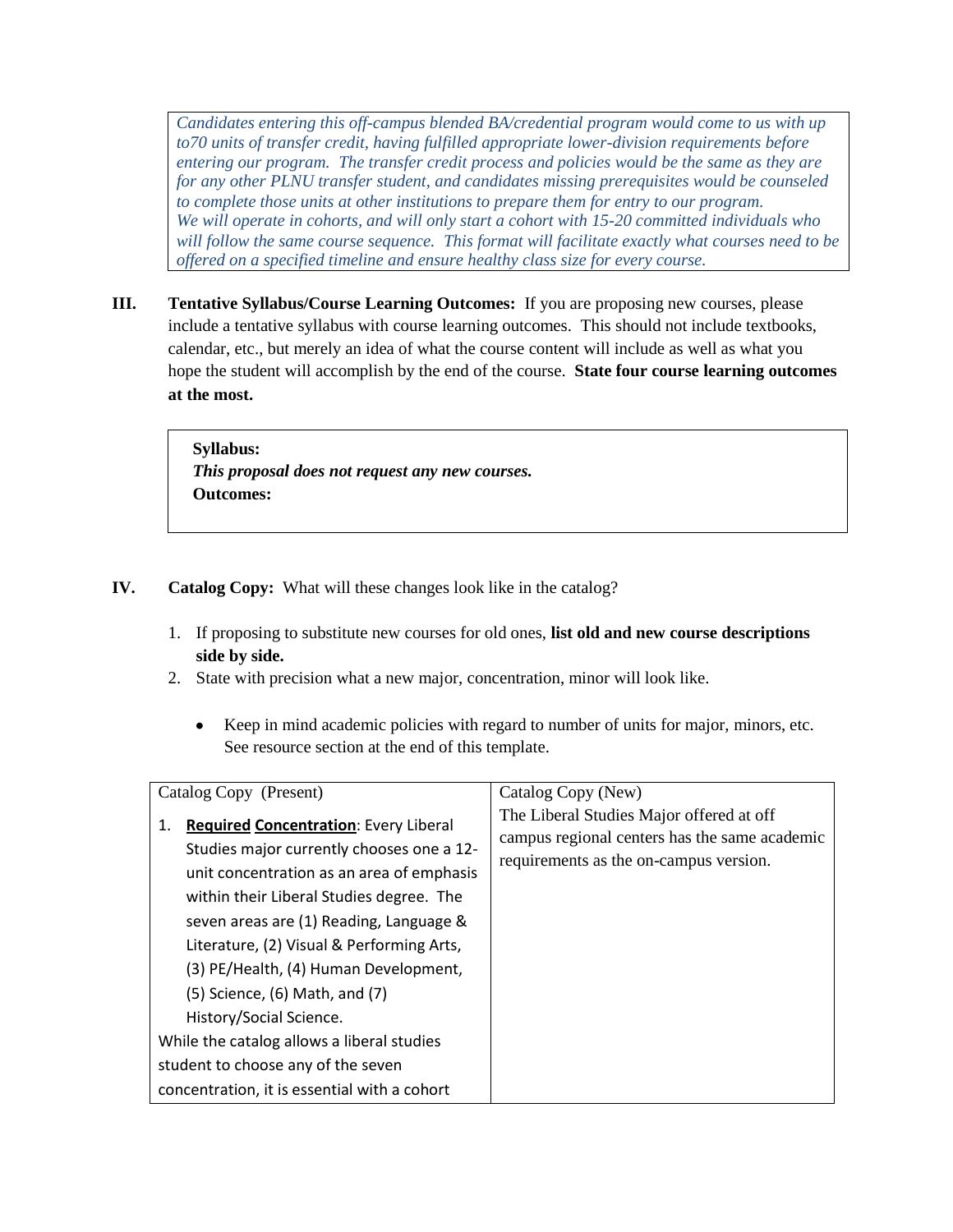| program to choose one for all students. The   |
|-----------------------------------------------|
| proposal illustrates the curriculum using the |
| Human Development concentration as it is the  |
| most widely chosen one with current students  |
| and blends favorably with the Special         |
| Education credential. The proposal outlines   |
| the Human Development concentration as        |
| outlined in the 2010-11 undergraduate         |
| catalog.                                      |
|                                               |

| Old Descriptions | New Descriptions |
|------------------|------------------|
|                  |                  |
|                  |                  |

## **V. Recorded Department/School Vote:**

Please state the number and percentage of department school faculty who voted for the proposal.

*The School of Education voted unanimously at the October 12, 2011 faculty meeting to approve this proposal and request a hearing from APC. The original proposal was approved by the SOE in 2010-11.* 

If other departments are affected, please inform the committee how those departments voted. There are nine undergraduate departments that offer courses in the Liberal Studies Major. The Provost council met with the department chairs of these departments during fall semester 2011. Two meets were set on November 2 or November 14. Department chairs were asked to send in an email confirming that their department would support the proposal by agreeing to hire qualified adjuncts.

#### **VI. Library Impact:**

What new library acquisitions, if any, will be needed to support the proposed changes? (If none, please state that.)

There are no new library acquisitions required for this program. **None**

#### **VII. Technological Impact:**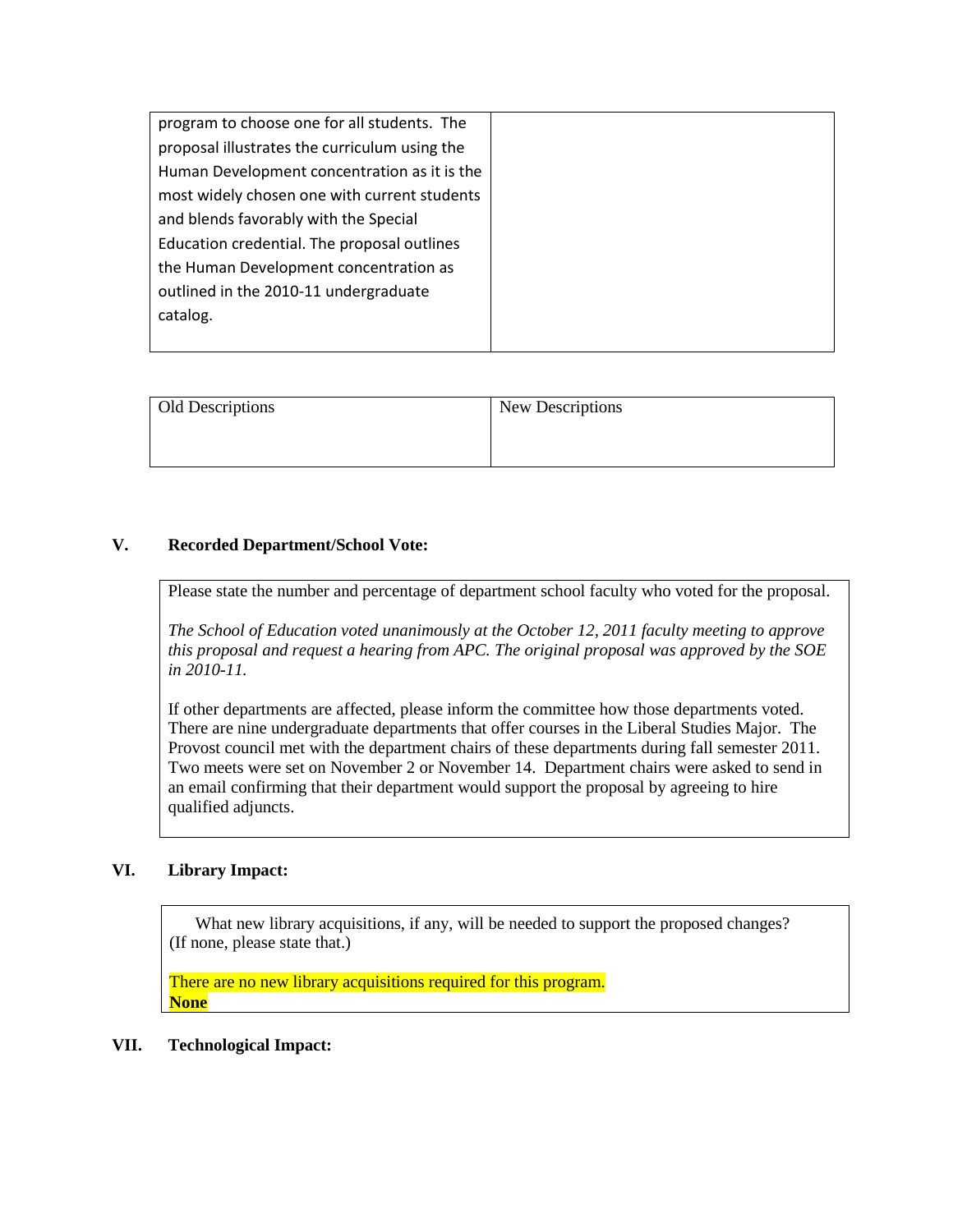What new software, hardware or additional lab space will be needed to support the proposed changes? (If none, please state that.)

None

## **VIII. Final Summary: Review course and staffing impact with your College Dean.**

**Total course additions: none**

**Total course deletions: none**

**Total unit additions: none**

**Total unit deletions: none**

**Rotation of courses or deletion of sections to accommodate additions:**

**Staffing impact/increase or decrease:**

**An entirely new revenue and cost center would be requested of the CFO to evaluate the cost effectiveness of the program**

#### **IX. Academic Policies Information to facilitate your work:**

#### **Majors:**

- 1. Maximum number of units for a B.A. major: **49 units beyond G.E.**
- 2. Maximum number of units for a B.S. major: **59 units beyond G.E.**
- 3. Minimum number of upper division units in any major: **24 units**, half of which must be completed in residency.

#### **Minors:**

- 1. Minimum number of units for a minor: **16 units**
- 2. Minimum number of upper division units: **12 units**
- 3. Minimum number of units completed in residency: **9 units**

**NON ACTION OR PROCEDURAL CHANGES:** These changes will not go to the faculty floor for a vote. These are changes that include: revision of course descriptions including title, number or prerequisites, alternate year listing in the Catalog and the cross listing of courses.

#### **I. List proposals with a one line abstract.**

#### Examples:

Proposal I: To change xx description to read…..

Proposal II: To change pre-requisites for xx course….etc.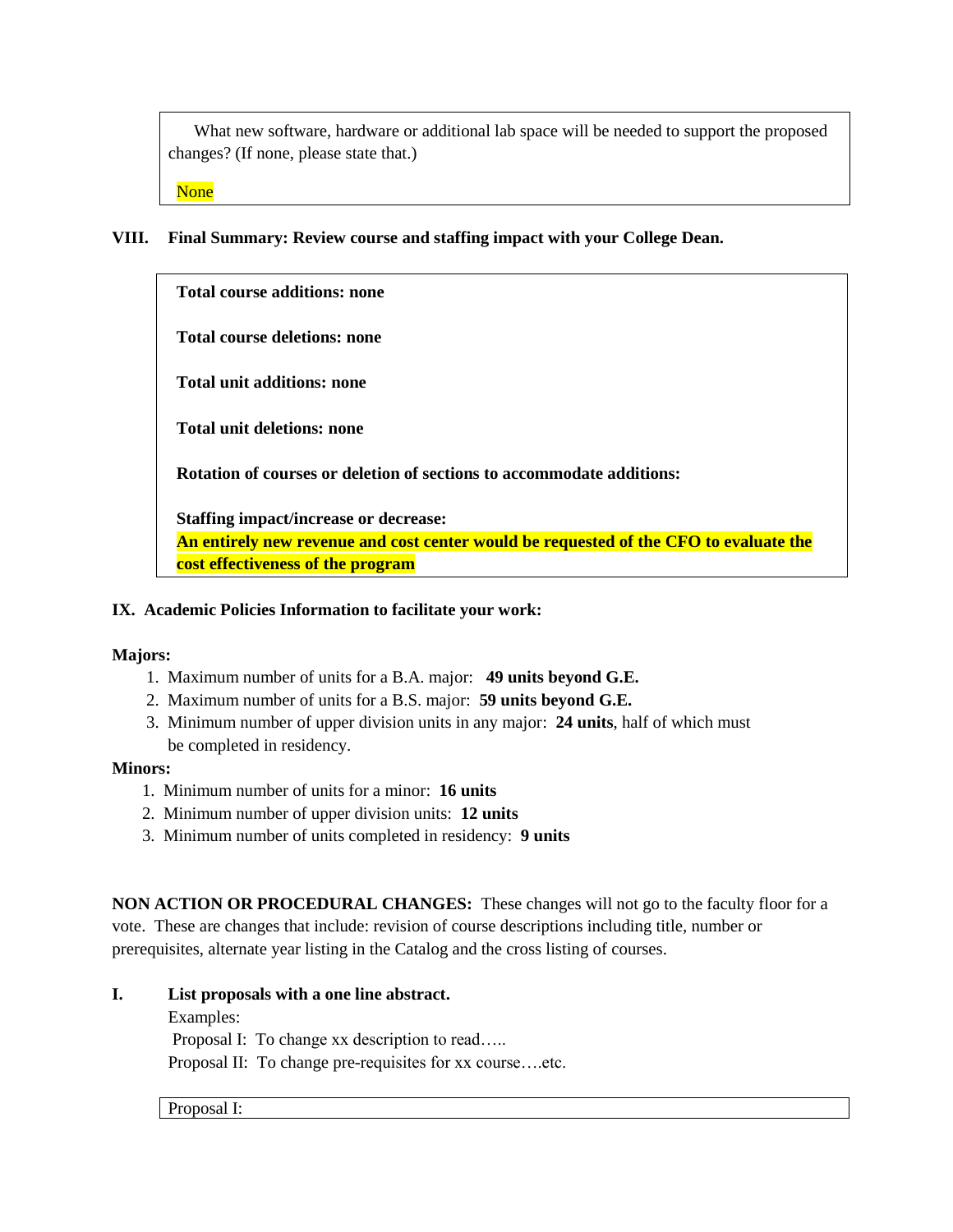*Crosslist the three Mild/Moderate courses currently in the Graduate catalog (left column) in the undergraduate catalog using the undergraduate course numbers in the right column. Course Descriptions and Course Learning outcomes are the same as the undergraduate format.* 

Proposal II:

## **I. List current descriptions and new descriptions side by side.**

| <b>Current Descriptions</b>                       | New Descriptions                                  |
|---------------------------------------------------|---------------------------------------------------|
| EDU 650 (3) ASSESSMENT AND SERVICES FOR           | EDU492 (3) ASSESSMENT AND SERVICES                |
| <b>STUDENTS WITH DISABILITIES</b>                 | <b>FOR STUDENTS WITH DISABILITIES</b>             |
| This methodology course explores current          | This methodology course explores current          |
| knowledge and best practice in the screening,     | knowledge and best practice in the screening,     |
| referral, assessment, and placement               | referral, assessment, and placement               |
| procedures necessary to identify and qualify      | procedures necessary to identify and qualify      |
| learners with disabilities for special education  | learners with disabilities for special education  |
| services. The significant issues of learners with | services. The significant issues of learners with |
| disabilities is reviewed through discussions of   | disabilities is reviewed through discussions of   |
| the developmental, academic, behavioral,          | the developmental, academic, behavioral,          |
| social, communication, vocational, and            | social, communication, vocational, and            |
| community life skill needs of individual          | community life skill needs of individual          |
| learners in order to develop and implement        | learners in order to develop and implement        |
| effective programs. Strategies in consultation    | effective programs. Strategies in consultation    |
| and coordination of the assessment process        | and coordination of the assessment process        |
| are addressed. Pregrequisite: EDU404.             | are addressed. Pregrequisite: EDU404.             |
|                                                   |                                                   |

# Current Descriptions **EDU 651 (3) CURRICULAR AND INSTRUCTIONAL ADAPTATIONS FOR STUDENTS WITH MILD/MODERATE DISABILITIES**

This methodology course provides current knowledge in the major educational practices of special education, including emergent issues, theories and research as they relate to curricular and instructional decision making for learners with mild/moderate disabilities. This course provides the necessary knowledge

#### New Descriptions

# EDU493 **CURRICULAR AND INSTRUCTIONAL ADAPTATIONS FOR STUDENTS WITH MILD/MODERATE DISABILITIES**

This methodology course provides current knowledge in the major educational practices of special education, including emergent issues, theories and research as they relate to curricular and instructional decision making for learners with mild/moderate disabilities. This course provides the necessary knowledge regarding curriculum, instruction, and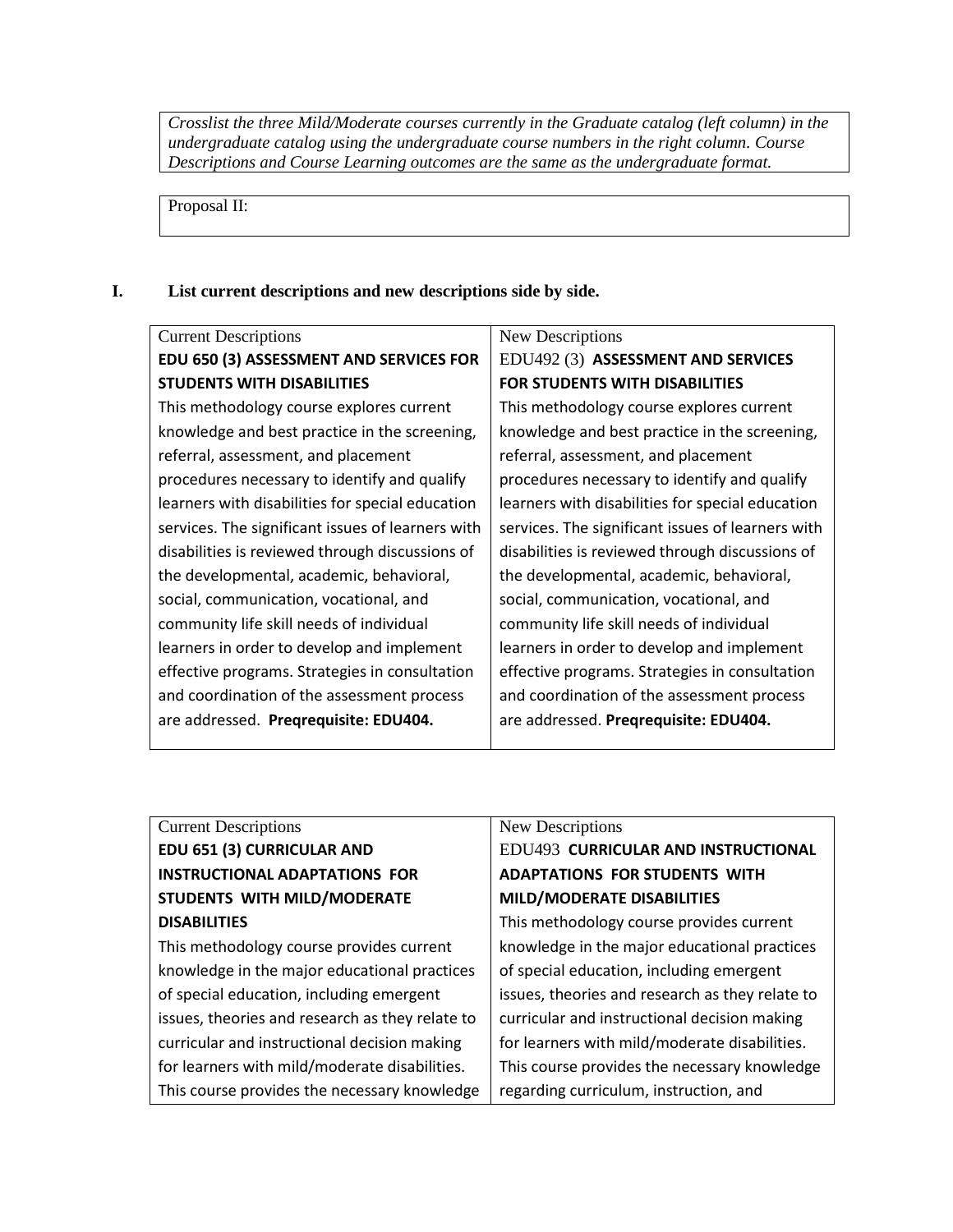| regarding curriculum, instruction, and     | technology, learning methodology and skill |
|--------------------------------------------|--------------------------------------------|
| technology, learning methodology and skill | acquisition necessary to provide special   |
| acquisition necessary to provide special   | education services. Pregrequisite: EDU404. |
| education services. Pregrequisite: EDU404. |                                            |

| <b>Current Descriptions</b>                      | New Descriptions                                 |
|--------------------------------------------------|--------------------------------------------------|
| <b>EDU 652 (3) COLLABORATION AND</b>             | EDU494 (3) COLLABORATION AND                     |
| <b>CONSULTATION FOR IEP IIMPLEMENTATION,</b>     | <b>CONSULTATION FOR IEP IIMPLEMENTATION,</b>     |
| <b>EVALUATION, AND PROGRAM</b>                   | <b>EVALUATION, AND PROGRAM</b>                   |
| <b>IMPROVEMENT</b>                               | <b>IMPROVEMENT</b>                               |
| This methodology course provides expanded        | This methodology course provides expanded        |
| knowledge regarding the synthesis of all         | knowledge regarding the synthesis of all         |
| aspects of educating learners with disabilities. | aspects of educating learners with disabilities. |
| The candidate is given the opportunity to        | The candidate is given the opportunity to        |
| synthesize information related to the            | synthesize information related to the            |
| assessment of standards, short-range and         | assessment of standards, short-range and         |
| long-range planning for learners, transition     | long-range planning for learners, transition     |
| services language, and the effective use of      | services language, and the effective use of      |
| consultation and collaboration skills. An        | consultation and collaboration skills. An        |
| emphasis of this course is training for          | emphasis of this course is training for          |
| collaboration with learners, parents, family     | collaboration with learners, parents, family     |
| members, school personnel, and agency            | members, school personnel, and agency            |
| representatives to build teams to ensure         | representatives to build teams to ensure         |
| effective transitions across the lifespan of all | effective transitions across the lifespan of all |
| learners.                                        | learners.                                        |
|                                                  |                                                  |

# **II. Rationale.**

Include such things as:

- 1. To make descriptions more efficient;
- 2. To align content with what is actually being taught;
- 3. To meet standards for……

## **Rationale:**

*To make the Mild/Moderate Special Education credential available to undergraduate students at the regional centers.* 

## **Final Check-off List:**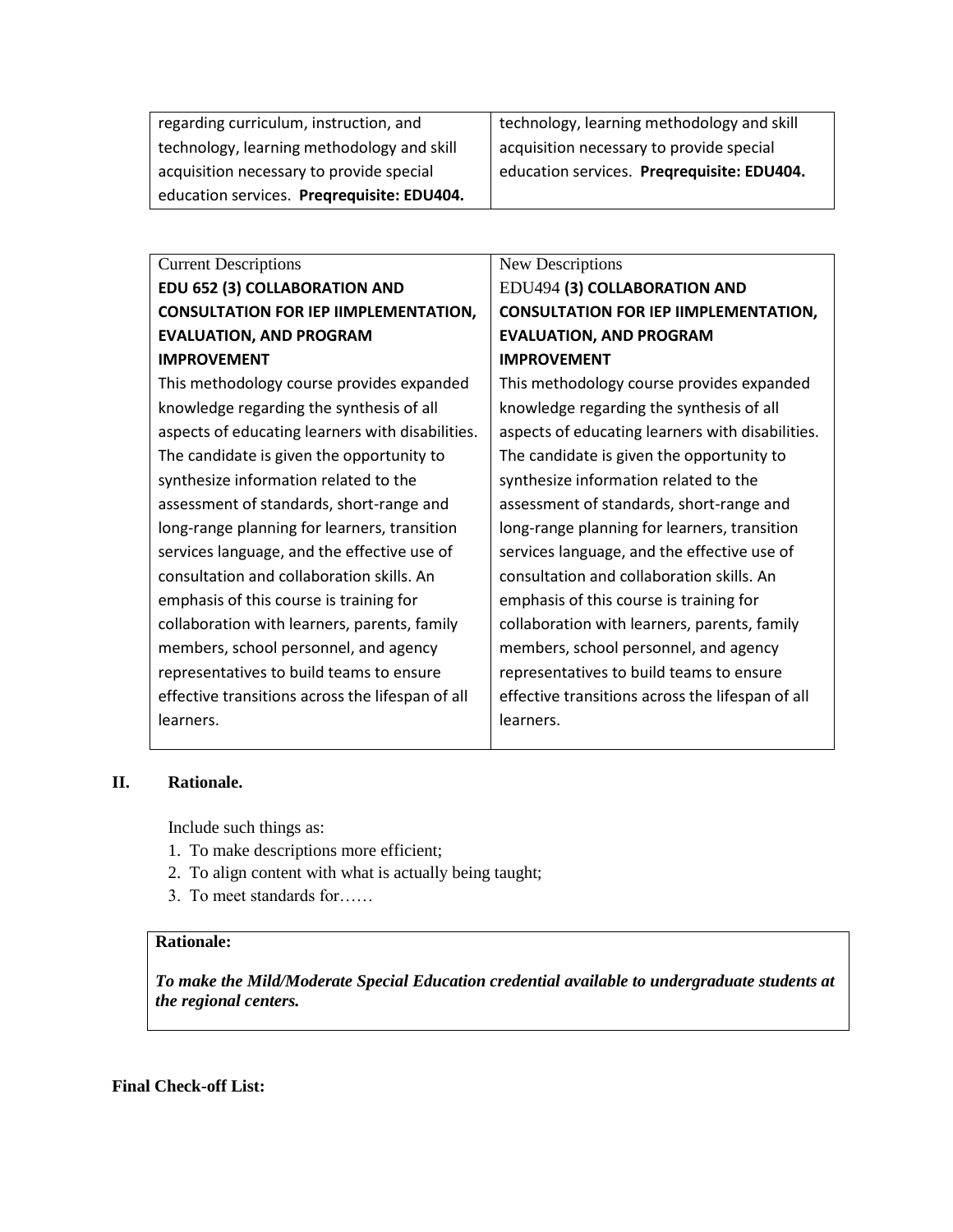YES\_The SOE does not report to a College Dean. \_ The College Dean has been consulted.

Yes All affected departments have been contacted and the results are indicated in the proposal.

YES The proposal has been voted on by the department.

YESAppropriate contacts have been made with the library and media services.

Yes Staffing impact has been addressed.